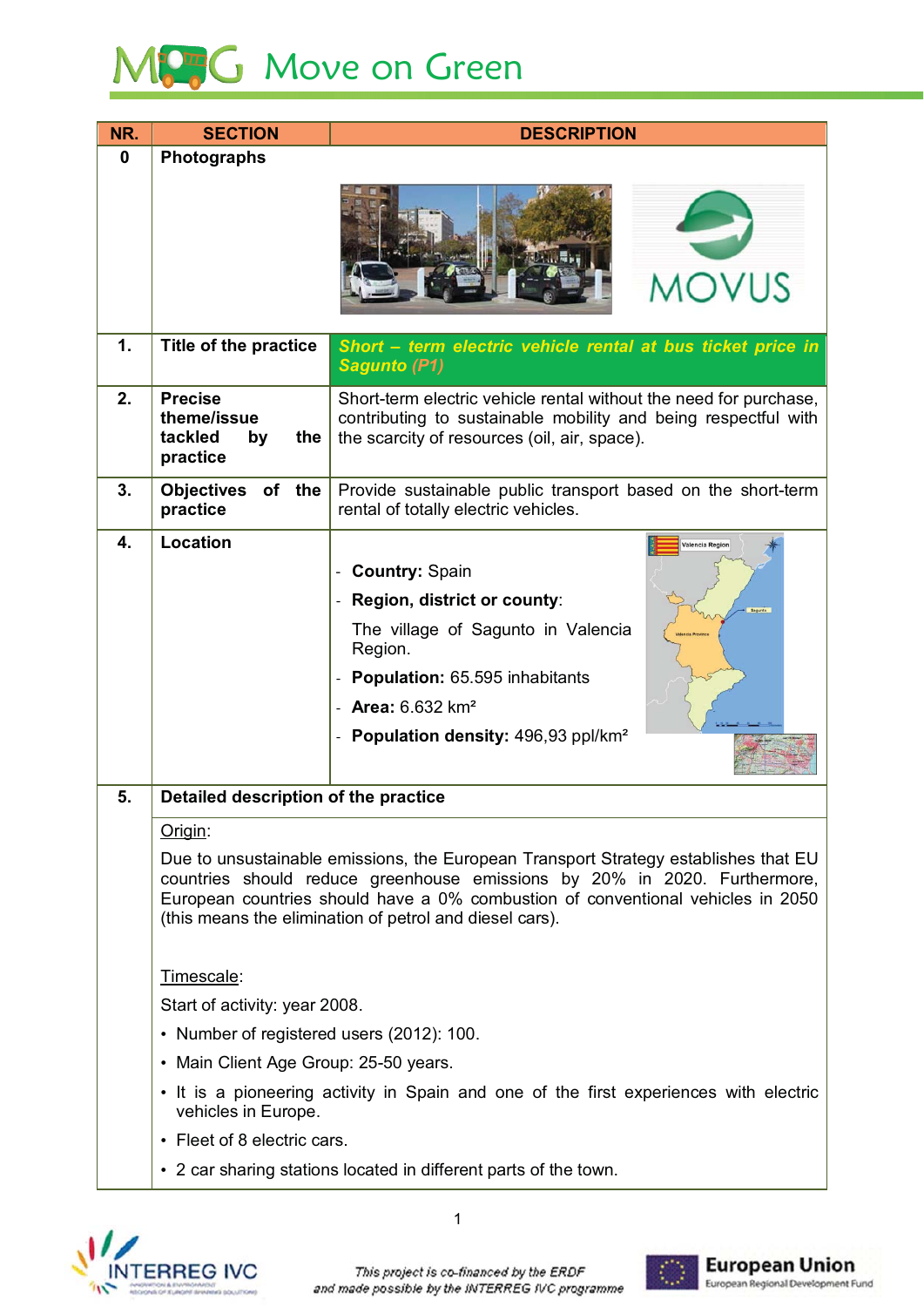# **Move on Green**

- Each station has parking capacity for 6 vehicles.
- The car is recharged when it is parked.
- Rates according to the kilometers of the journey and the time of use.
- Economic prices and affordable for population (The hourly rate is 1  $\epsilon$  every 15 minutes and the tariff for distance is  $0.25 \in /$  km).

#### Bodies involved/implementation:

- The financing: Ministry of Development of Spain and Valencian Energy Agency (AVEN).
- Collaborates: Municipality of Sagunto.
- Executed by: Movilidad Urbana Sostenible S.L. (MOVUS)
- Aimed to: General public, both frequent and occasional users.

#### Process and detailed content of the practice:

Development: Registration:

- Step 1: Fill in the online application form.
- Step 2: Your contract will arrive by post. Send us your signed contract along with vour signed bank direct debit consent and a photocopy of your driving license and national identity document.
- Step 3: To speed things up, send your documents by fax or e-mail. When your request has been processed and approved, we will contact you.

- Step 1: Swipe the card through the reader at the charging station, which will allow vou to recharge the vehicle.
- Step 2: Place the user card in the card reader on the left hand side of the windscreen. Keep the card in position and wait until the reader light goes from vellow, reserved, to red, in use.
- Step 3: Enter the car and find the car keys in the side of the driver's door. The onboard computer will confirm your reservation.

- Step 1: On returning to the E.sharing station, switch off the lights, disconnect the vehicle and choose RETURN VEHICLE on the onboard computer.
- Step 2: Plug the vehicle into to the socket.
- Step 3: Swipe the card thought the reader, checking the car is locked and that the reader light changes from "in use" to "free".

Legal framework:

The collaboration of the Municipality of Sagunto was very important due to:



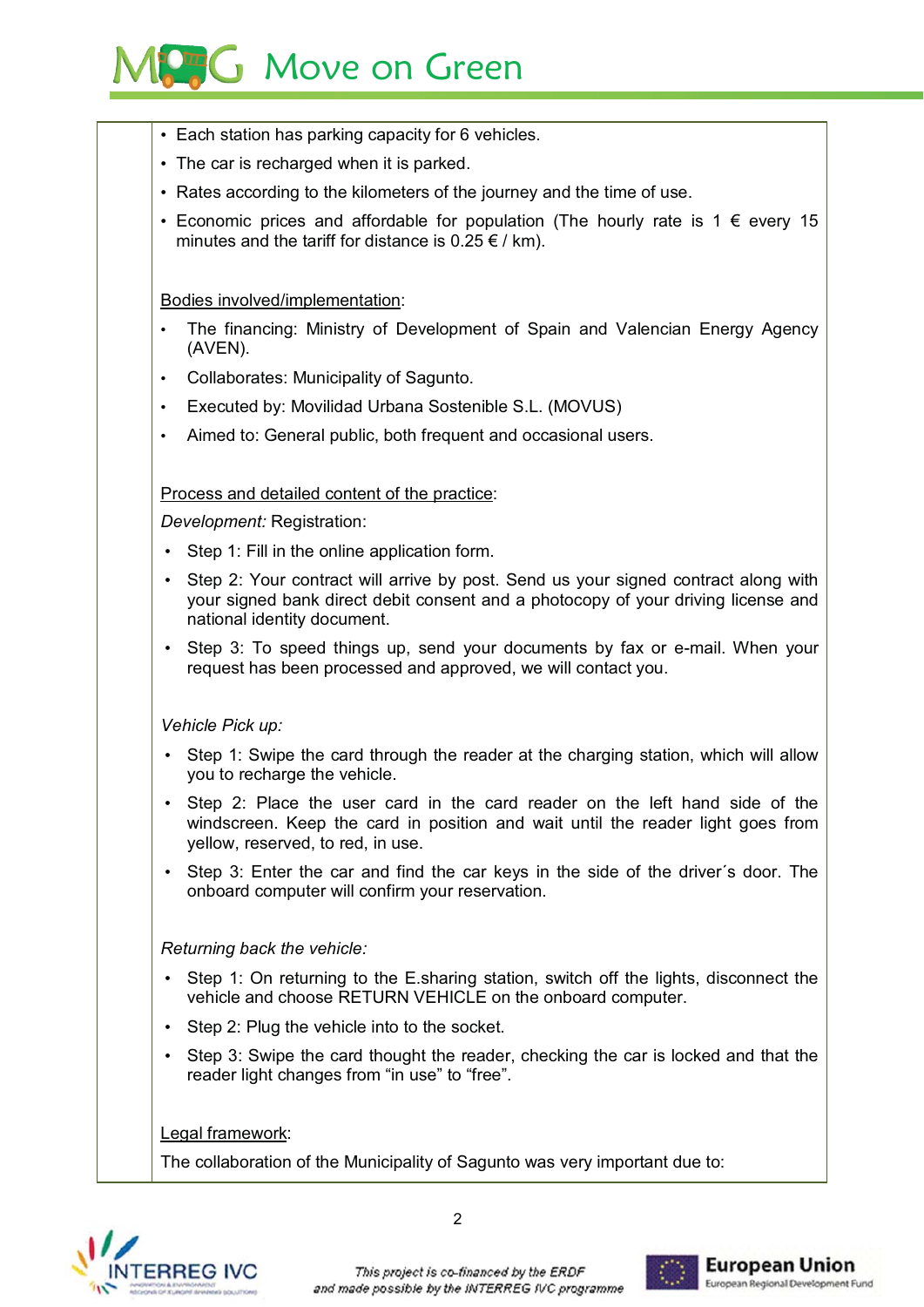## MC<sub>3</sub>G Move on Green

|    | Permissions to install charging points.<br>$\bullet$                                                                                                                                |                |  |  |  |
|----|-------------------------------------------------------------------------------------------------------------------------------------------------------------------------------------|----------------|--|--|--|
|    | Concession to occupy public streets.<br>$\bullet$                                                                                                                                   |                |  |  |  |
|    | The good practice is a measure proposed by the Ministry of Development listed in:                                                                                                   |                |  |  |  |
|    | Plan savings and energy efficiency in transport and housing.                                                                                                                        |                |  |  |  |
|    |                                                                                                                                                                                     |                |  |  |  |
|    | Financial framework:                                                                                                                                                                |                |  |  |  |
|    | The whole project has cost around one million Euros, of which:                                                                                                                      |                |  |  |  |
|    | Have been financed by the Ministry of Development and the Valencian Energy<br>Agency.                                                                                               |                |  |  |  |
|    | 270,000 Euros were earmarked for the company that manages the project (Movus).                                                                                                      |                |  |  |  |
|    | Some expenses:                                                                                                                                                                      |                |  |  |  |
|    | Each charging point costs 4,000 Euros.<br>$\bullet$                                                                                                                                 |                |  |  |  |
|    | Each vehicle cost about 24,000 Euros.<br>$\bullet$                                                                                                                                  |                |  |  |  |
|    |                                                                                                                                                                                     |                |  |  |  |
|    | Use degree (%): users/total population:                                                                                                                                             |                |  |  |  |
|    | 100 people have been registered from 2008 to 2012.                                                                                                                                  |                |  |  |  |
|    |                                                                                                                                                                                     |                |  |  |  |
| 6. | <b>Evaluation</b>                                                                                                                                                                   |                |  |  |  |
|    | Possible demonstrable results (through indicators):                                                                                                                                 |                |  |  |  |
|    | Avoids the need to buy and maintain a private vehicle.<br>$\bullet$                                                                                                                 |                |  |  |  |
|    | Rationalizes car use, reducing the amount of kilometers travelled.<br>$\bullet$                                                                                                     |                |  |  |  |
|    | Similar experience in other countries shows that car sharing systems save<br>$\bullet$<br>approximately 4.5 times the cost of an equivalent length journey in a private<br>vehicle. |                |  |  |  |
|    | Allows for a more intelligent kind of mobility: using the most adequate transport<br>$\bullet$<br>means of each journey.                                                            |                |  |  |  |
|    | Each car sharing vehicle avoids the use of between 6 to 9 privately owned cars.<br>$\bullet$                                                                                        |                |  |  |  |
|    | Integrates with other sustainable transport types (public transport, walking and<br>$\bullet$<br>bicycle).                                                                          |                |  |  |  |
|    |                                                                                                                                                                                     |                |  |  |  |
|    | Traffic and associated congestion reduction.<br>$\bullet$                                                                                                                           |                |  |  |  |
|    | Less petrol consumption.<br>$\bullet$                                                                                                                                               |                |  |  |  |
|    | Reduction in $CO2$ emissions.<br>$\bullet$                                                                                                                                          |                |  |  |  |
|    |                                                                                                                                                                                     |                |  |  |  |
|    | economic and energy savings                                                                                                                                                         | foresight 2012 |  |  |  |
|    | petrol savings in litres                                                                                                                                                            | 9,450          |  |  |  |
|    | energy saving (ETP)                                                                                                                                                                 | 7.22           |  |  |  |
|    | emissions savings (tones CO2)                                                                                                                                                       | 24.6           |  |  |  |
|    |                                                                                                                                                                                     |                |  |  |  |